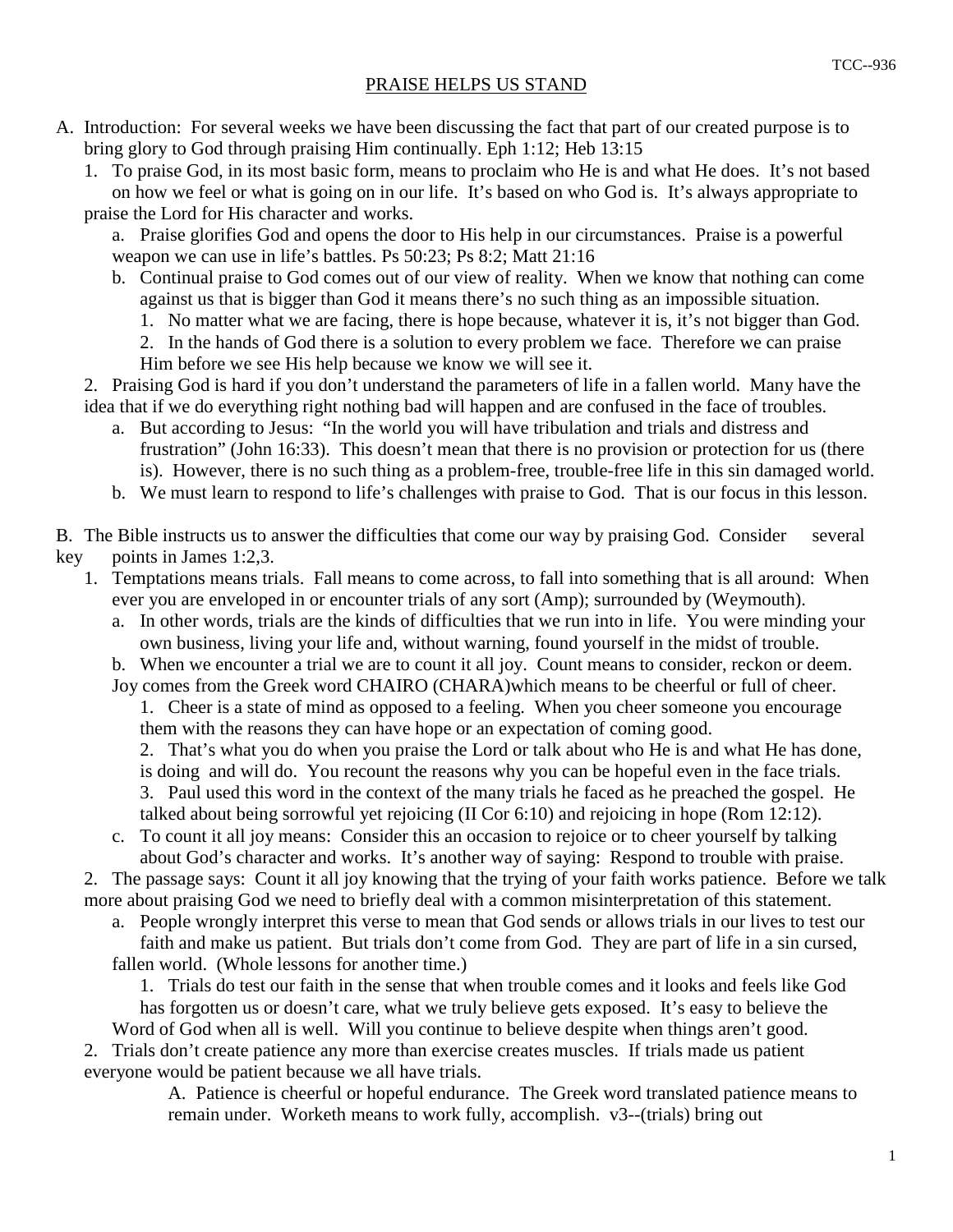endurance and steadfastness and patience (Amp).

 B. Trials give us an opportunity to exercise patience or our "staying power" and thereby strengthen our ability to remain faithful to God no matter what happens to us.

- 3. If you stay faithful to God (endure) you will see the deliverance of God. v4--Let endurance have its perfect result, so that you may be perfect and complete, lacking in nothing (NASB).
- b. In the past few lessons we've talked a lot about the incident in II Chron 20 where Jehoshaphat and Judah defeated an overwhelming enemy force through praise to God. v15,17
	- 1. God told them through His prophet: This battle is not yours; you need not fight. You can't do
	- it. I will do what you can't do. Then He told them what they should do: Set, stand, see. A. Set means to place so as to stay. Stand means to stand by, firm, fast. Both words convey the same idea as patience: Don't be moved.

B. To see means to see with the eyes. If you will stand firm you will see God's deliverance.

- 2. This is what James 1:2-4 says. Make the decision that you will not be moved away from what
- God says no matter what you see and feel and you will see His deliverance, His salvation.

 3. Count it all joy knowing this. There are many things we need to know to help us respond to life's trials with praise, beginning with knowing what God is like and how He works.

 a. The Old Testament is filled with accounts of real people who faced real problems -- impossible circumstances (something that you do not have the power and resources to deal with) and irreversible circumstances (life-altering events that can't be undone).

 b. Their stories were written to encourage us and give us reasons to hope. Rom 15:4--For all those words which were written long ago are meant to teach us today; so that we may be encouraged to endure and go on hoping in our time. (J.B. Phillips)

C. Let's consider three examples. Don't hear these as "Sunday School" stories. Hear them as what they are: historical accounts of real people we will one day meet in Heaven, people who got real help from God in impossible and irreversible situations. These accounts are meant to inspire hope in us and give us reason to rejoice and stand firm in the face of trouble.

 1. David faced both impossible and irreversible situations that were turned around in the hands of God, with whom nothing is impossible and nothing is irreversible.

 a. I Sam 17--The Philistine champion Goliath challenged the Israeli army: Instead of our entire armies fighting each other, send a man out to fight me. David volunteered to fight.

 1. It was an impossible situation. Goliath was nine feet tall. His coat of mail weighed 125 lbs. His spear was tipped with a 15 lb iron spearhead. His shield was so large a man walked in

- front of him carrying it. Grown men, battle hardened soldiers, were afraid of him. v1-11 2. David was a teenager with no military training or experience. Goliath had been in the army since he was a boy  $(v33)$ . David had never before worn military armor  $(v39)$ .
- b. David responded by praising God. He recounted God's past help in impossible circumstances and proclaimed: God delivered me from a lion and a bear, He'll deliver me from Goliath (v34-37).

1. v47--David knew the battle was the Lord's. He knew God would do what he couldn't do.

- 2. v51--The sword brought onto the field to kill David became the weapon he used to cut off Goliath's head. Evil was turned to good in the hands of the God of the impossible.
- 

 c. II Sam 12--David had an affair with Bathsheba, another man's wife. She became pregnant and gave birth to a son who became gravely ill. David sought God desperately, but the child died. We need a quick note of explanation before we continue. This passage is not proof God may

refuse to heal you or your loved one. This is a unique situation.

 1. As the king of Israel David was responsible for leading the nation in godliness and charged with showing the True God to the nations around Israel. David failed miserably in his duties by his blatant disobedience of God's Law. He brought reproach to Israel and the Lord. v14

2. God didn't make the boy sick; He didn't intervene when the boy became ill. It was connected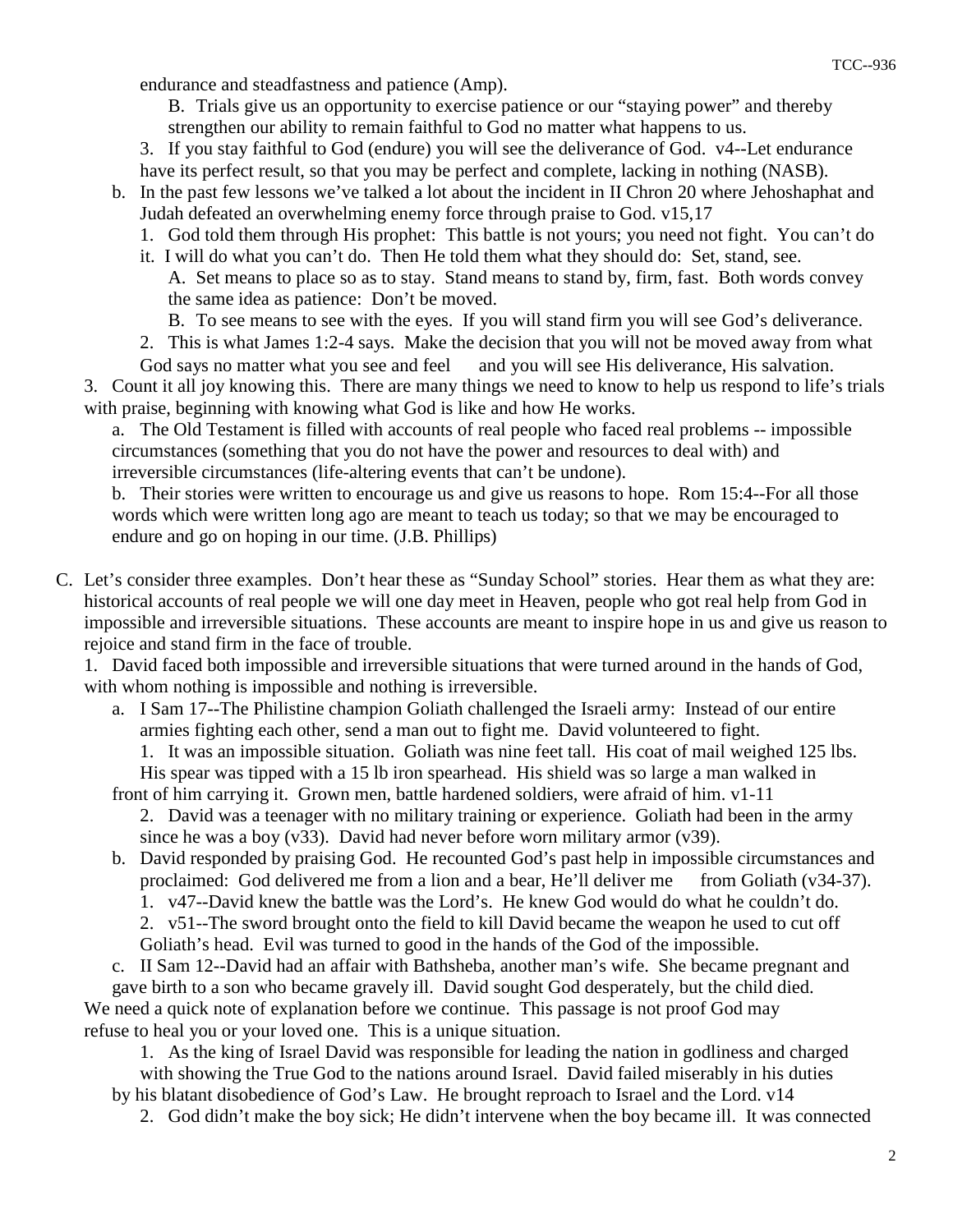to David's disobedience through Nathan the prophet so all nations would know: I am God and I keep My Word. The wages of sin is death. If David died at that point the line through which Jesus will come would have been broken because Solomon has not yet been born. d. In his grief, David acknowledged God. He "washed himself, put on lotions, and changed his

clothes. Then he went to the Tabernacle and worshipped the Lord" (v20, NLT).

 1. When questioned by his servants about his actions, David responded: I can't bring my son back, but I will go to him (v23). David knew he'd see the child again.

 2. For those who know God loss of a loved one is a temporary, ultimately reversible situation. This knowledge doesn't take away the pain of the loss but it gives hope in the midst of it. 2. Joseph faced both impossible and irreversible situations that turned around in the hands of God with whom nothing is impossible and nothing is irreversible.

 a. Joseph's brothers, jealous of him, intending to kill him, changed their minds and sold him into slavery. Joseph was overpowered and overwhelmed. This was an impossible situation. Gen 37-50 1. None of this was God's doing. It was simply life in a sin cursed earth. Men with sin natures motivated by envy made freewill choices that affected Joseph and his life in a negative way.

 A. Why didn't God stop it all? One, God truly has given men free will. Two, it wouldn't have solved the problem. The brothers still had murder and envy in their hearts. Three, God saw a way to use their choice to produce maximum glory and maximum good.

 B. Their choice was the start of a series of events that ultimately lead to Joseph being placed second in command in Egypt, saving multitudes of lives in during a famine (including his own family), being reunited with his father and brothers (now repentant), and multitudes

 hearing about Jehovah the true God. Maximum glory and maximum good resulted. 2. Joseph was able to proclaim to his brothers: You meant this for evil but God turned it for good. Gen 50:20 is the Rom 8:28 of the Old Testament.

- b. God didn't abandon Joseph and even caused him to thrive in the midst of his ordeal. As we study his story we find that Joseph acknowledged God in a demonstrable way. Gen 39:2-4; 21-23.
	- 1. To acknowledge God means to praise Him by talking about who he is, and what He has done, is doing and will do. Clearly Joseph praised God in the presence of Potiphar and the jailer.
	- 2. Prosper (Gen 39:3,23) means to push forward. It is same word is used in II Chron 20:20 when Jehoshaphat instructed his people: Believe what God told us and we will prosper or succeed.
	- 3. Praise is the voice of faith. God had promised Joseph greatness (Gen 37:5-11) and a home in the land of Canaan (Gen 28:13). Joseph knew God would keep His word to him.
- c. Greatness was achieved in his lifetime, but Joseph never went back to Canaan. He died in Egypt. (irreversible). On his deathbed he made his family promise to take his bones with them when they returned to Canaan as God promised they would. Gen 50:24-26; Gen 15:14; Ex:13:19; Josh 24:33

 1. Heb 11:13-16--Although these Old Testament saints saw God's power demonstrated in their lives, they had an awareness that they were passing through this life and the best was ahead for them. This perspective enabled them to praise God no matter what came their way. Whether it was impossible or irreversible, it wasn't bigger than God.

2. Heb 11:22--[Actuated] by faith Joseph, when nearing the end of his life, referred to [the

 promise of God for] the departure of the Israelites concerning the burial of his own bones. (Amp); Faith inspired Joseph when he was dying to tell of the future migration of the Israelites (Goodspeed).

 3. Heb 13:15--The root word for praise means to tell the story, tale or narrative. Joseph died proclaiming God's Word: When my body is raised from the dead and I am reunited with it,

I'll stand in Canaan again. God will reverse this temporarily irreversible circumstance.

 3. Job faced both impossible and irreversible situations that turned around in the hands of God with whom nothing is impossible and nothing is irreversible.

a. We have many misconceptions about the Book of Job. (Whole lessons for another day). Consider